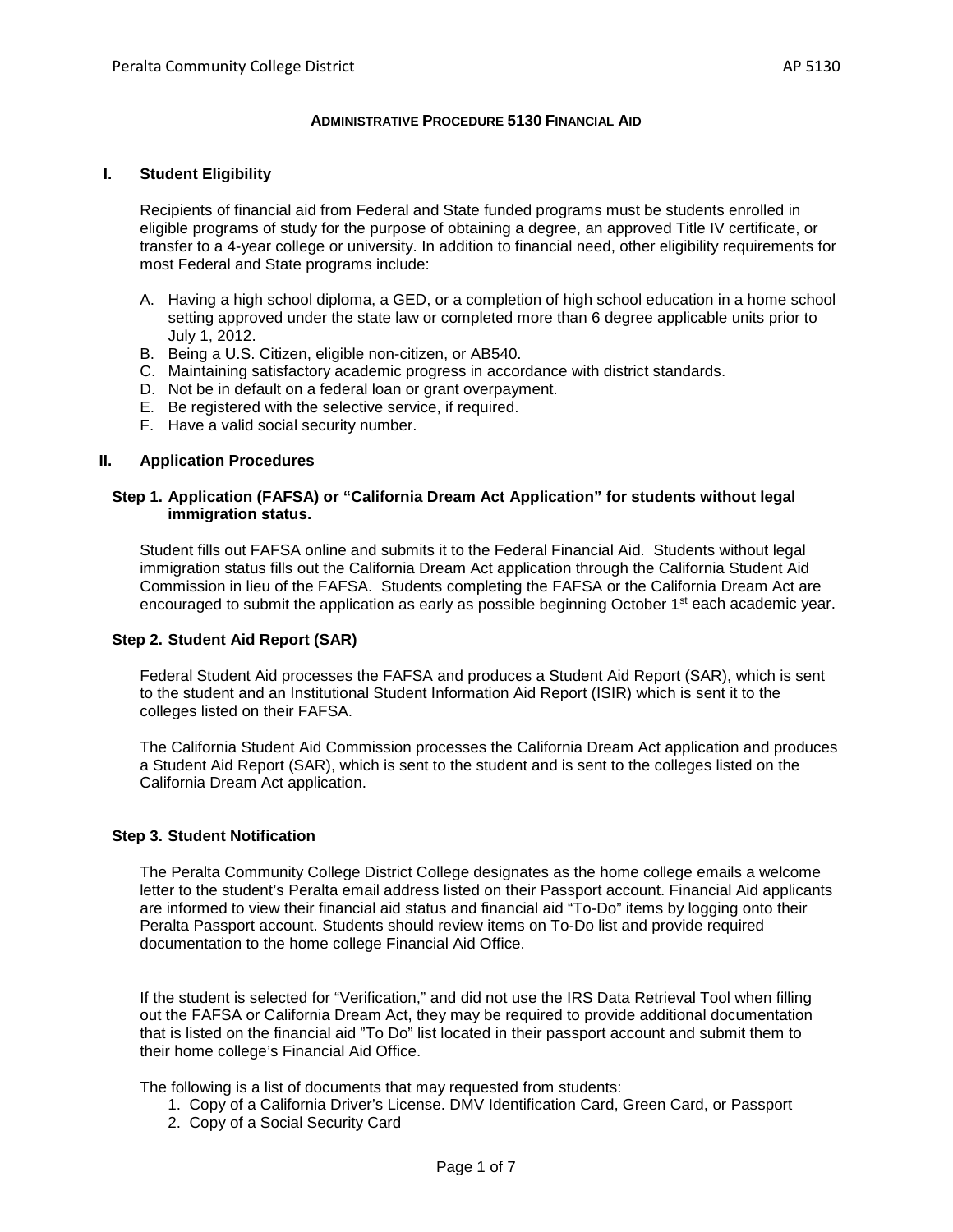- 3. Verification Worksheet form
- 4. IRS Income Tax transcript
- 5. Proof of Selective Services
- 6. Proof of a High School Diploma, GED, etc.

The student's information must be updated with Admissions and Records.

### **Step 4. Financial Aid Office Visit**

Upon arrival, the Financial Aid Staff (FAS) will review the student's file to determine what documents are needed to complete their financial aid file.

- A. The FAS determines if the student's current ISIR transaction is in the district's computer system (PeopleSoft).
- B. The FAS assesses the documents available to determine if the file is complete and if the student is eligible or ineligible for Financial Aid.
- C. The FAS will inform the student if the student is ineligible or if additional document(s) are needed. If the file is incomplete, all reviewed documents will be returned to the student with a request to return with a complete set.
- D. The visit will be logged by the FAS and copies of communications will be placed in the student's file.
- E. If no additional documents are needed, the FAS will complete the student's file and package their financial aid award. A Financial Aid award notice will be emailed to the student's Peralta email address and the student is advised to view their Passport account for their award information.

### **III. Payment Procedures**

The Federal Pell Grants and Direct Loan program will be disbursed in multiple payments per term. Federal Supplemental Educational Opportunity Grants, the State Cal Grant Program, the Student Success Completion Grant will be disbursed once per semester and the Federal Work Study Program earnings will be paid on a monthly basis.

### **IV. Overpayments**

Peralta will determine the amount of federal financial aid a student has earned in accordance with federal law. Recipients of federal programs are subject to the Return of Title IV funds requirements. Students who receive federal financial aid and do not attend any classes will be required to repay all of the funds they have received. Students who withdraw from all classes prior to completing more than 60% of the semester will have their financial aid eligibility recalculated based on the percentage of the semester completed and will be required to repay any unearned financial aid they have received.

At Peralta, a student's withdrawal date is:

- A. The date the student officially notified the Admissions & Records Office of his or her intent to withdraw or
- B. The date verified by the instructor indicating the last day of attendance, academically related activity or no attendance.

### **V. Satisfactory Academic Progress**

Federal and State financial aid regulations require Peralta to establish; publish; and apply quantitative, qualitative, and incremental standards by which Peralta can determine whether a student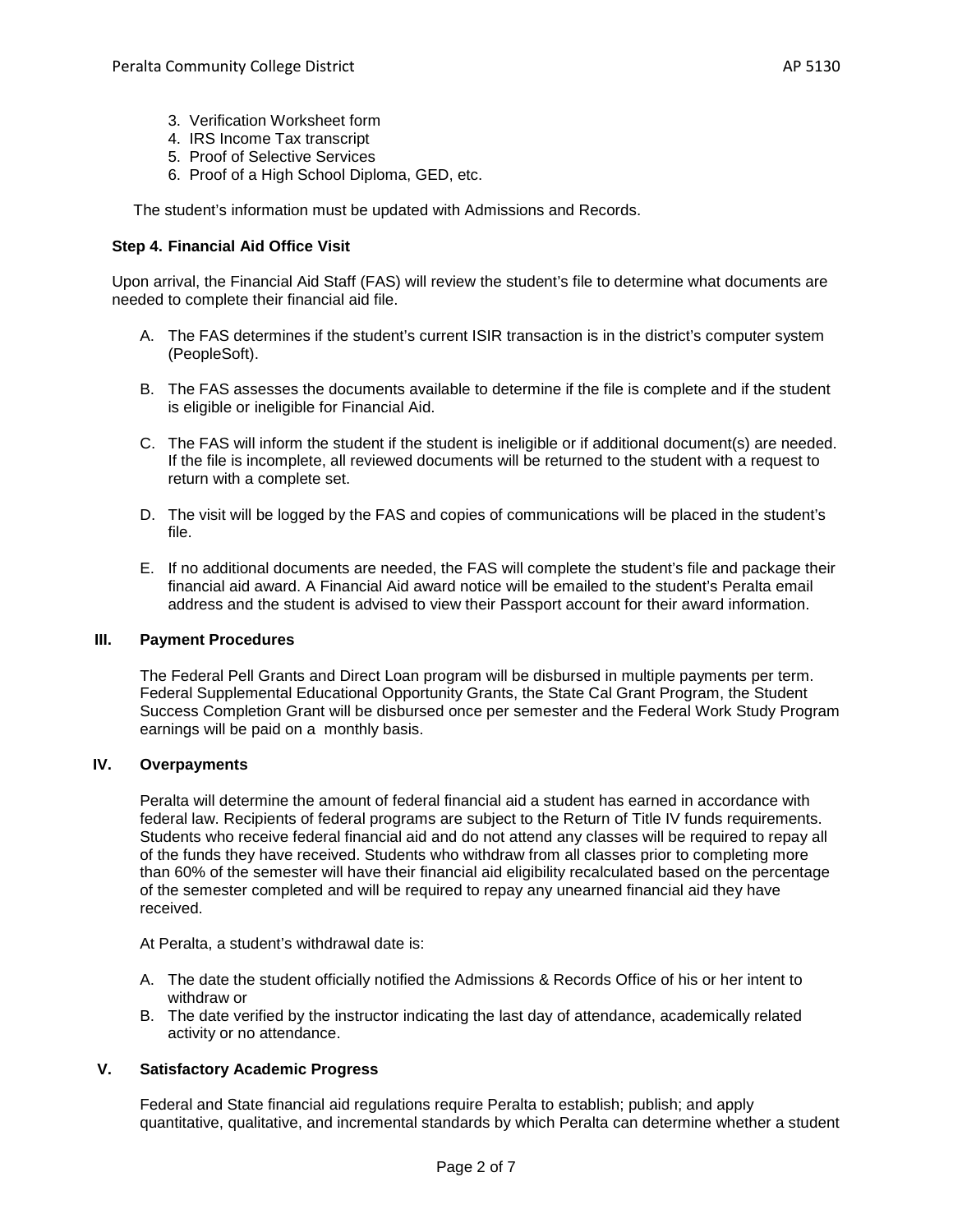requesting and/or receiving aid funds is maintaining satisfactory progress in his/her course of study. Peralta makes these standards applicable to the following aid programs:

Federal Pell Grant Federal William D. Ford Direct Loan Program Federal Work Study Federal Supplemental Educational Opportunity Grant Bureau of Indian Affairs Cal Grant B Cal Grant C Chafee Grant Student Success Completion Grant California Dream Loan Program

Financial aid progress standards apply to current and prior academic work at Peralta, regardless of whether or not a student has previously received any form of financial aid. These progress standards apply to all students within categories of students (full-time, 3/4-time, 1/2-time, and less than 1/2 time), and academic programs (Certificate, Associate Degree, and transfer).

## **VI. Eligible Programs**

Students must be enrolled in an eligible program of study for the purpose of obtaining a Certificate, Associate Degree, or completing a transfer program. Certificate programs offered by the Peralta Colleges must be approved as eligible programs by the Department of Education to be eligible for federal student aid funding.

## **VII. Program Length**

Peralta offers a variety of Certificate programs, Associate degrees and transfer programs, each with its own unit, course and time requirements. The Educational Plan, designed specifically for each certificate, degree, or transfer program, will indicate the maximum time frame, in units, required for each program.

### **VIII. Program Completion**

Financial Aid regulations require that students complete their program of study within 150% of the time frame required of each program. For example, a full-time student enrolled in an Associate degree program must complete his/her program of study within 90 units (an Associate Degree equals 60 units).

### **IX. Evaluation of Progress**

Students will be considered to have made satisfactory progress when they:

- A. Maintain a cumulative 2.00 G.P.A. and
- B. Successfully complete the minimum number of units as described below.

A student's progress toward his/her educational objective will be evaluated at the end of each academic semester. Students must complete and earn above 66.7% of the cumulative attempted credits at the end of each semester to maintain pace required to complete degree requirements.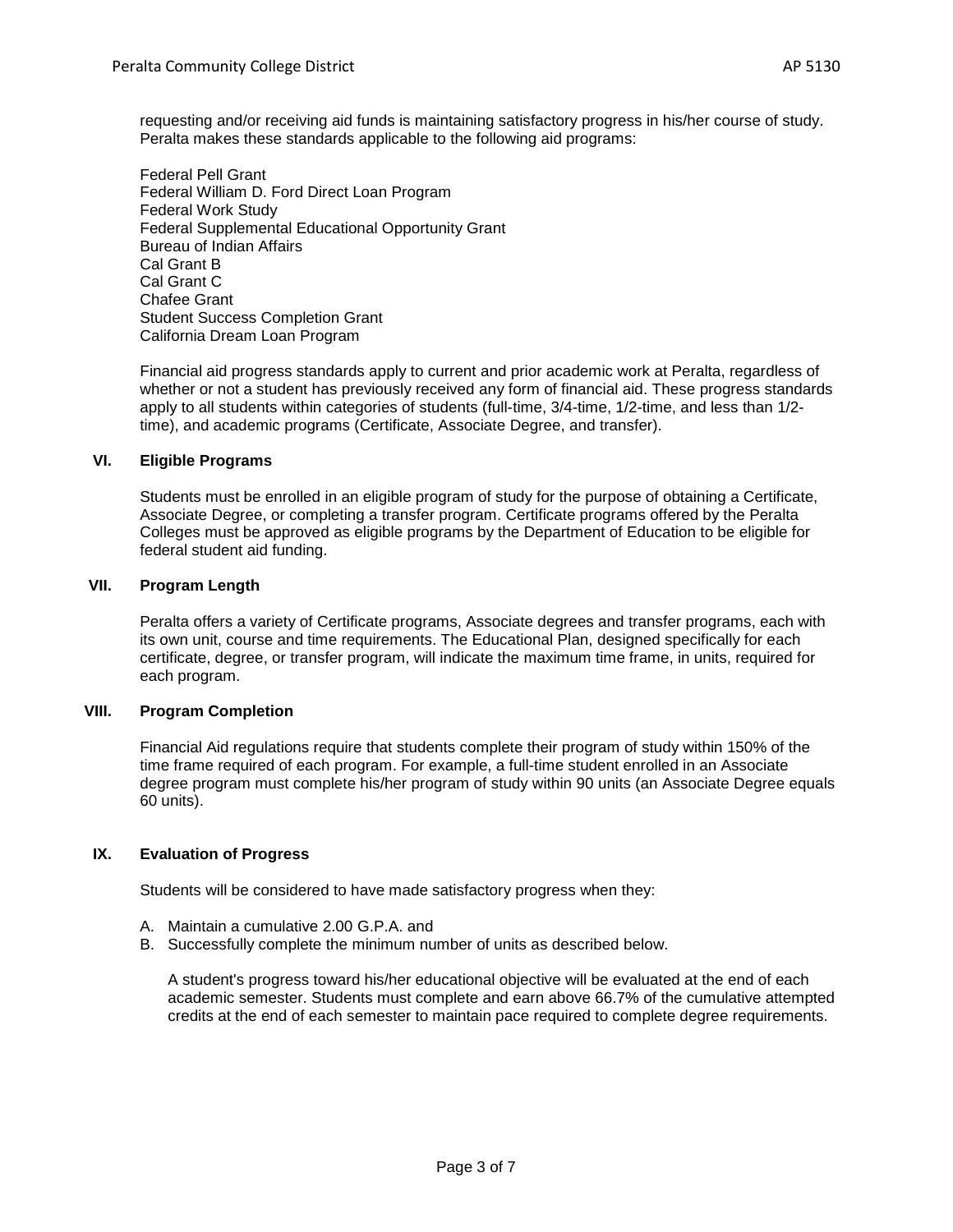| 66.7% Cumulative Progression<br>Samples of Total Attempted Credit Hours and the Earned Credit Hours required to meet<br>66.7% progression |                                            |                   |
|-------------------------------------------------------------------------------------------------------------------------------------------|--------------------------------------------|-------------------|
| <b>Cumulative Units</b>                                                                                                                   | <b>Cumulative Units Earned on Academic</b> | <b>Cumulative</b> |
| Attempted on                                                                                                                              | Transcript                                 | Completion        |
| Academic Transcript                                                                                                                       |                                            | Percentage        |
| 60 credits attempted                                                                                                                      | 40 credits earned                          | 66.7              |
| 36 credits attempted                                                                                                                      | 24 credits earned                          | 66.7              |
| 24 credits attempted                                                                                                                      | 16 credits earned                          | 66.7              |
| 12 credits attempted                                                                                                                      | 8 credits earned                           | 66.7              |

Enrollment in credit courses for .1 to 5.5 units is considered less than 1/2 time; 6 to 8.5 units is considered 1/2 time; 9 to 11.5 units is considered 3/4 time; and 12 or more units is considered full-time. A student's enrollment status will be determined at the end of the financial aid census date of each semester. If awarded after that period, status will be determined at the time of the financial aid funding.

## **X. Successfully Completed Courses**

Successfully completed courses are those in which a student received a grade of "A", "B", "C", "D", "CR", or "P".

### **XI. Unsuccessfully Completed Courses**

Unsuccessfully completed courses are those in which a student receives a grade of "F", "NC", "NP", "IP", "I," "EW", "FW" or "W." However, under the Peralta grading system, the grade of "I" may be replaced with a letter grade which will yield unit credit. Unsuccessfully completed courses adversely impact academic progress. Students are encouraged to add or drop during the period that they will receive no notations on their permanent record. Although unsuccessfully completed courses are not successful, they are considered attempted and impact program length.

### **XII. Course Repetition**

Students are not permitted to receive financial aid for repeating courses, except as follows:

- A. A student may repeat a course one time for which the student earns a "D" grade for the course.
- B. A student may repeat a course for which a grade of "F" or "W" is received in order to achieve a passing grade.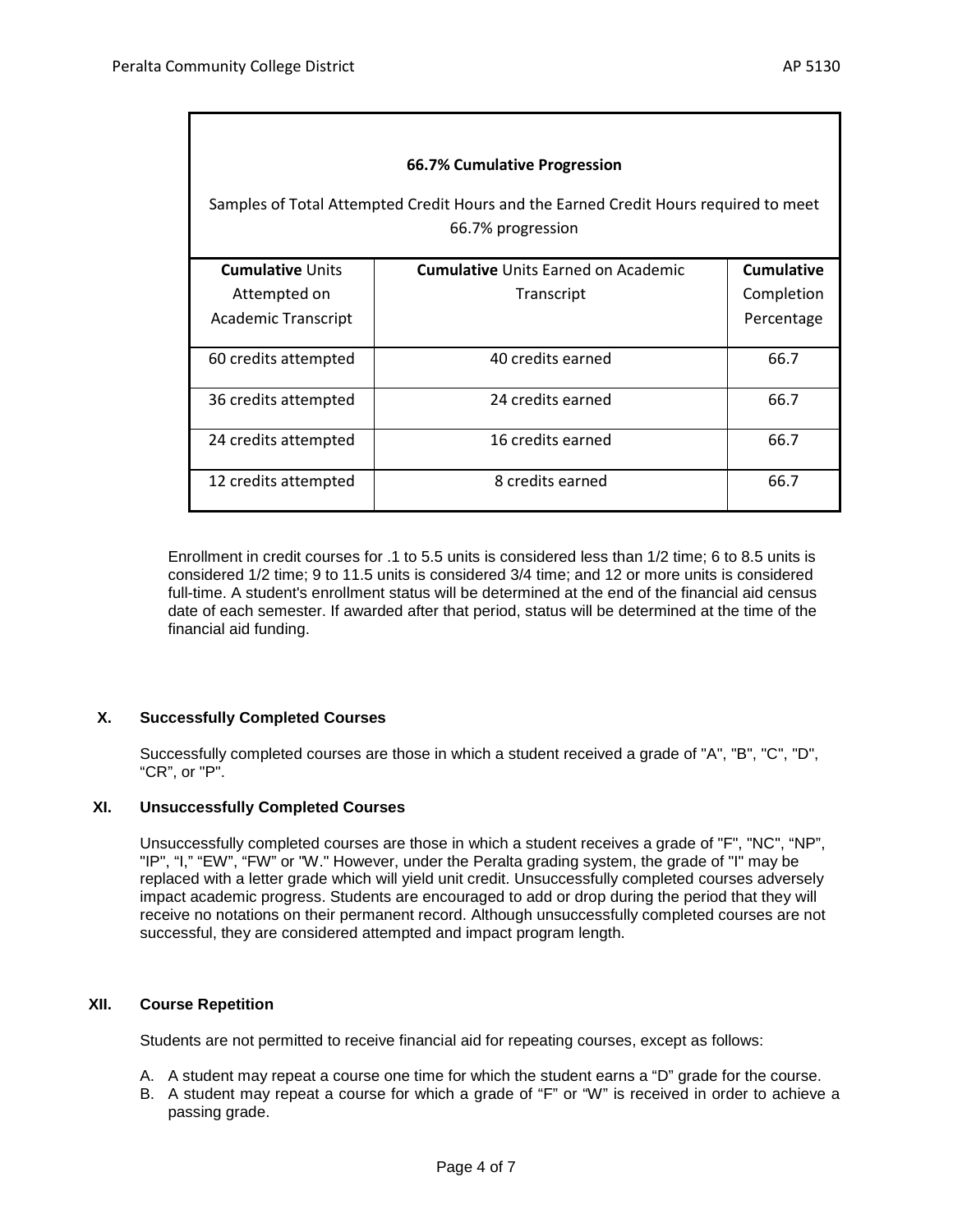## **XIII. High School Credit**

Students cannot use (transfer back) college courses for high school credit for which they have received financial aid, otherwise an overpayment will result.

#### **XIV. Transfer Students**

Students that transfer from another accredited post-secondary institution can submit academic transcripts of their previous college credits to the Admissions and Records Office. Those transcripts will be reviewed and evaluated. The accepted units will be applied toward the cumulative total of units earned and will be applied to the Satisfactory Academic Progress maximum timeframe guidelines.

### **XV. Remedial Classes**

Students may receive aid for up to 30 units of remedial classes. Courses must be at the secondary level and required as part of an eligible program. Note: These classes are identified as precollegiate/basic skills and are non-degree applicable.

### **XVI. Reinstatement**

If a student is denied financial aid, he/she may be reinstated once they have regained Satisfactory Academic Progress, according to the standards. However, students may not be paid retroactively for periods in which they failed to maintain satisfactory progress.

## **XVII. Financial Aid Ineligibility**

Extenuating circumstances, which warrant an exception to the SAP Policy, may be considered. Students must submit a petition form with documentation to substantiate reinstatement.

Examples of extenuating circumstances may include:

- A. **Injury or illness of student. (**Student must verify extensive hospitalization, medical treatment, or serious illness.)
- B. **Personal crises.** (Student discloses, in writing, a traumatic situation, such as: death of a family member, separation, divorce, abuse, automobile accident, or destruction of home or belongings by fire or theft.)
- C. **Change of major or objective.** (Student needs one or two additional semesters due to change in educational/career objective. NOTE: A current educational plan is required prior to approval.)
- D. **Other circumstances.** (Student should explain the nature of his/her problem and illustrate why an exception to the standards should be made. Other circumstances are considered on a caseby-case basis.)

### **XVIII. Appeals Process**

In order for an appeal to be considered, the student must provide the following:

- A. The Appeal Form with a written statement explaining the circumstance that prevented the student from making academic progress.
- B. A current educational plan with the entire courses listed to complete the educational goal.
- C. Supporting verification (e.g. a hospital or doctor's statement verifying an extended illness, medical bills, Probation Contract).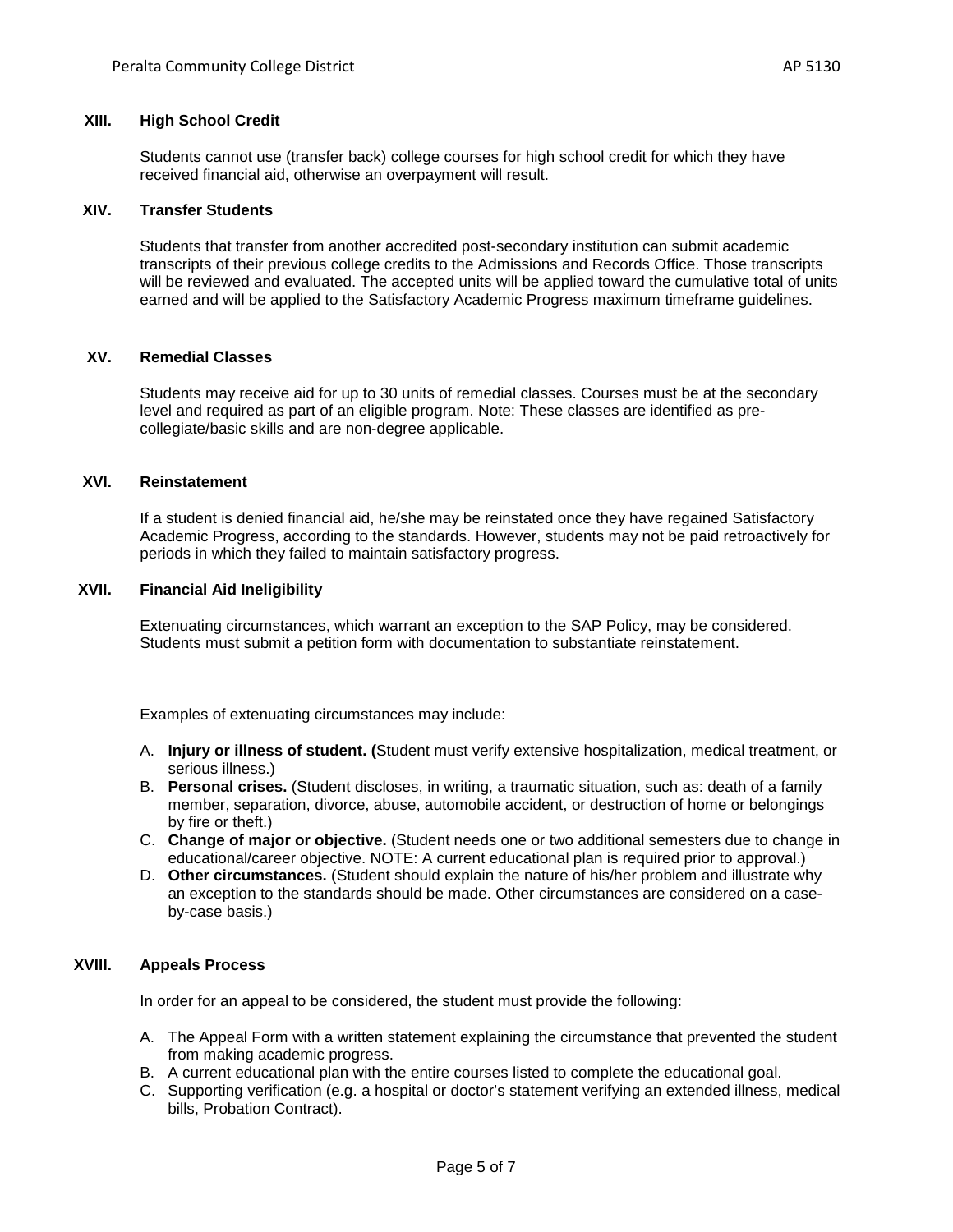D. All academic transcripts from all previously attended colleges. If aid is denied by the Appeals Committee, the decision is final unless new documentation can be presented.

# **XIX. Delinquent Financial Obligations**

- A. The Peralta Colleges will withhold grade transcripts, diplomas and registration privileges, or any combination thereof, from any student or former student who has failed to pay a proper financial obligation due to the district (e.g., financial aid liability, returned check, equipment breakage, unpaid library fine, etc.)
- B. Students who meet all Financial Aid eligibility requirements and have anticipated aid may be exempt from registration holds. Students in these scenarios must also agree and permit the use of Financial Aid payment towards the student's financial obligation to the District.
- C. Any item or items withheld shall be released when the student satisfactorily meets the financial obligation to the District.
- D. If a student believes that he or she does not owe all or part of any unpaid obligation, the student should contact the office where the obligation occurred for resolution of the debt.

# **XX. California College Promise Grant (formerly known as the BOG Fee Waiver)**

A. In addition to the Financial Aid Awards provided above, some students will be eligible for the California College Promise Grant (formerly known as the California Community Colleges Board of Governors Fee Waiver). The California College Promise Grant (CCPG) is designed to ensure that the fee policies of the California Community Colleges (CCC) are not a financial barrier to education for any California resident. Enrollment fees charged to CCC students are determined by the Legislature and the Governor and can be adjusted whenever it is deemed appropriate. These fees are waived for needy students as defined by the California College Promise Grant Program.

<https://home.cccapply.org/money/california-college-promise-grant>

B. Loss of Eligibility for California College Promise Grant

1. Beginning fall 2015, students shall be evaluated for the loss of the CCPG fee waiver. Beginning fall 2016, a student shall become ineligible for the CCPG fee waiver if the student is placed on academic or progress probation or any combination thereof for two consecutive primary terms (see BOG fee waiver; this exemption is effective until the date specified in Education Code section 66025.9(c). 2. Primary terms are fall and spring semesters at the Peralta Community College District. Terms shall be considered consecutive on the basis of the student's enrollment so long as the break in the student's enrollment does not exceed one primary term.

3. A unit is earned when a student receives a grade of A, B, C, D (see Board Policy 4230 and Administrative Procedure 4230).

4. Information regarding the loss of eligibility, as well as guidelines for appeals and deadline dates for the CCPG, shall be printed in college catalogs, catalog addenda, and in class schedules.

C. Notification

1. The District shall notify students who are placed on academic or progress probation for the first time, of the potential loss of the CCPG fee waiver. Notifications will be sent to students 30 days after the end of each primary term that resulted in the student's being placed on probation. The notification will clearly state that two consecutive primary terms of probation will lead to a loss of the CCPG fee waiver until the student is no longer on probation. Each student will be notified about probation through his/her e-mail. The notification also will advise students about the available student support services to assist them in maintaining eligibility. Guidelines for appeals and deadline dates will be provided in the notifications, as well as in the college class schedules, website, and catalog.